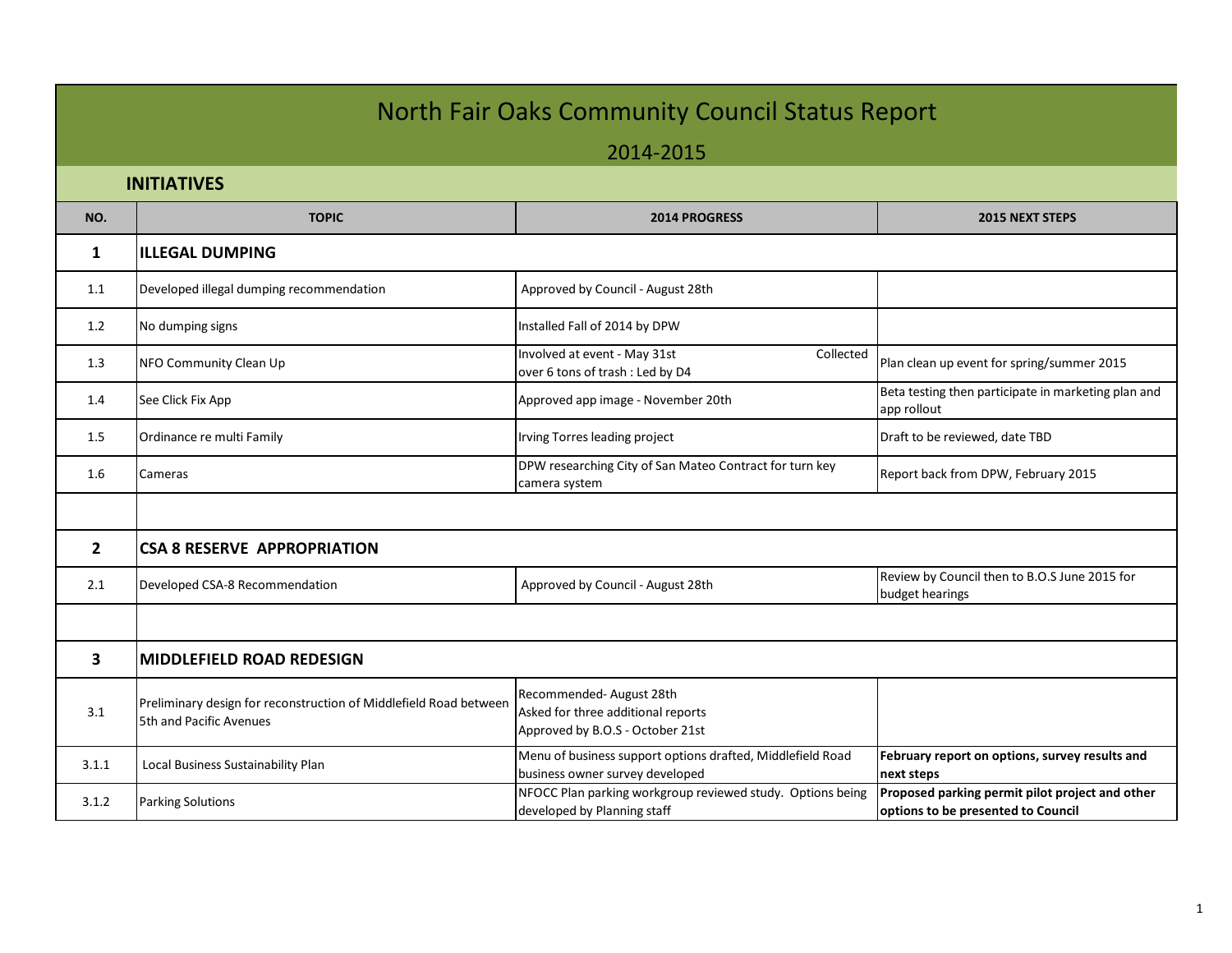| 3.1.3 | Signalization and Traffic Management Plan                                 | Request for Proposals drafted by Public Works                                                         | RFP to be issued in January, NFOCC reps on review<br>committee, contract in March          |  |
|-------|---------------------------------------------------------------------------|-------------------------------------------------------------------------------------------------------|--------------------------------------------------------------------------------------------|--|
| 3.2   | Co-hosted Community Meetings                                              | 1) Road Options & Traffic Analysis: July 24th<br>2) Redesign Recommendation: September 23             | Co-host quarterly meetings:<br>1/27, 4/28, 7/14 & 9/29                                     |  |
|       |                                                                           |                                                                                                       |                                                                                            |  |
| 4     | <b>COUNCIL DEVELOPMENT</b>                                                |                                                                                                       |                                                                                            |  |
| 4.1   | Youth member with voting rights and one alternate added to the<br>Council | Recommended by Council - July 24th<br>B.O.S approved - October 21st                                   | Continue youth members involvement with council -<br>having training for the youth members |  |
| 4.2   | <b>Council Retreat</b>                                                    | Last retreat in 2013. Contracted with Joanne Bond to facilitate<br>2015 retreat                       | Will be held on January 15th                                                               |  |
| 4.3   | New Member Orientation                                                    | Concept developed by Pat Brown including possible tours of<br>County facilities, meetings with staff  | Next steps to be determined by Council                                                     |  |
| 4.4   | <b>Resource Information presentation</b>                                  | Requested at Nov. 13th Study Session                                                                  | Need direction from Council on next steps                                                  |  |
|       |                                                                           |                                                                                                       |                                                                                            |  |
| 5     | <b>Community Issues/Dialogues</b>                                         |                                                                                                       |                                                                                            |  |
| 5.1   | <b>Affordable Housing</b>                                                 | Requested at Nov. 20th Council Meeting. County staff<br>developing Affordable Housing white paper     | White paper on 4/15 NFOCC agenda along with next<br>steps discussion                       |  |
| 5.2   | Employment                                                                |                                                                                                       | NFOCC to determine next steps on this issue                                                |  |
|       |                                                                           |                                                                                                       |                                                                                            |  |
| 6     | <b>NFOCC COMMITTEES</b>                                                   |                                                                                                       |                                                                                            |  |
| 6.1   | Parking and Zoning                                                        | Workgroup with Council and community members is reviewing<br>parking study and zoning proposals       | Goal is to have recommendations to Planning<br>Commission by July 2015                     |  |
| $6.2$ | Parks                                                                     | Parks Commission workgroup developing mini-parks policy for<br>Parks Department consideration         | Workgroup proposala will be presented to Parks<br>Commission in March 2015                 |  |
| 6.3   | Public Art Workgroup                                                      | Siloette concept recommended by Arts workgroup, concept<br>approved by Coucnil                        | Community input on figures at 1/27 meeting, Feb -<br>NFOCC selects four designs            |  |
| 6.4   | Selby Park Parking/Traffic                                                | Research completed by DPW, Irving Torres to arrange meeting<br>County and community workgroup meeting | District 4 to set up meeting with County staff and<br>committee                            |  |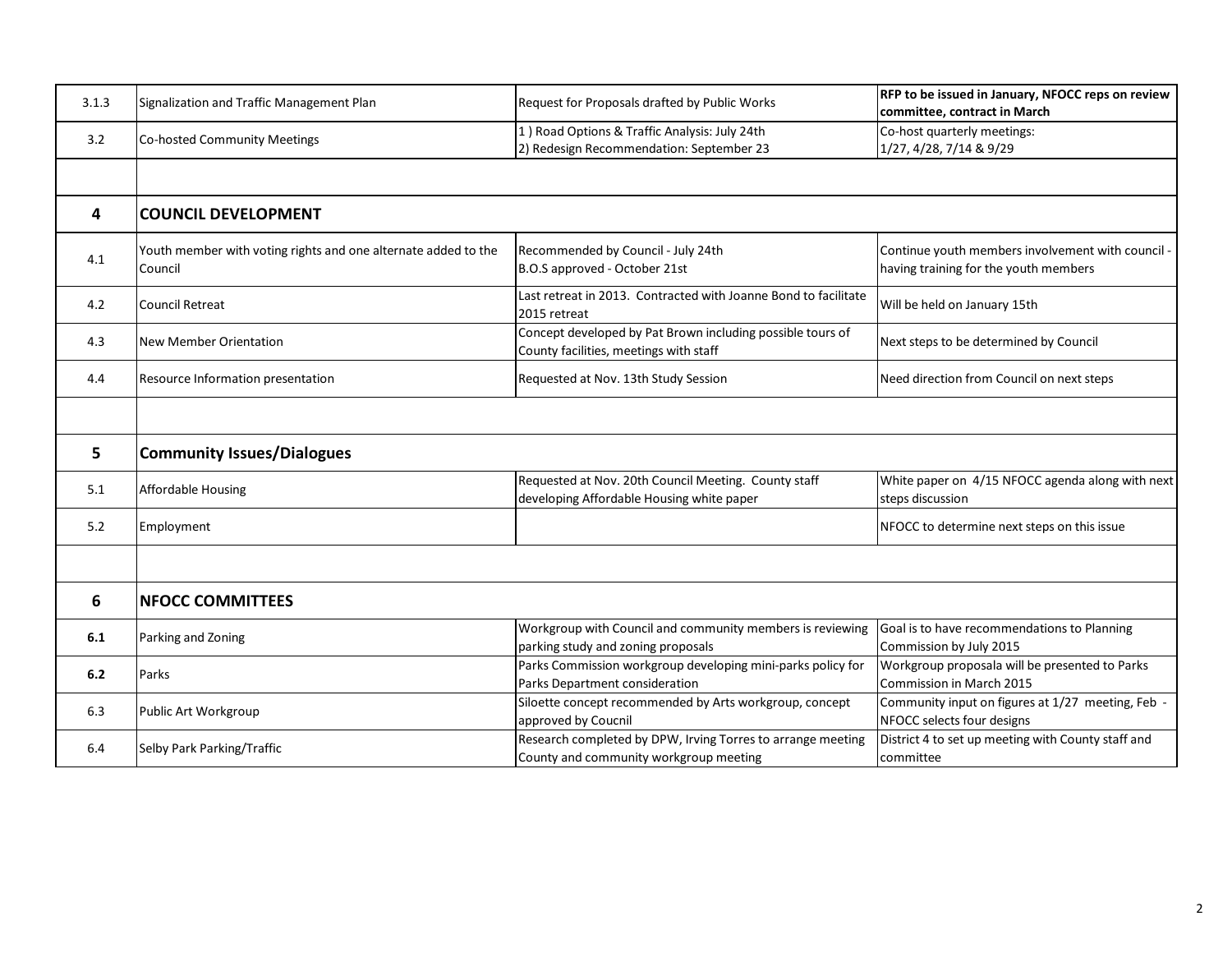| <b>2014 NFOCC PLANNING AND HEALTH SYSTEM AGENDA</b> |                                                                                                                               |                                    |                             |  |  |
|-----------------------------------------------------|-------------------------------------------------------------------------------------------------------------------------------|------------------------------------|-----------------------------|--|--|
| NO.                                                 | <b>TOPIC</b>                                                                                                                  | <b>COUNCIL ACTION</b>              | <b>BOARD OF SUPERVISORS</b> |  |  |
| 1                                                   | Planning and Building Department                                                                                              |                                    |                             |  |  |
| 1.1                                                 | Recommendation on Off Street Parking Exception application for<br>property located on 819 8th Ave                             | Approved - 3/27/14                 |                             |  |  |
| 1.2                                                 | Rezoning for four single family homes at 91 Loyola Ave                                                                        | Recommended - 4/24/2014            | Approved - 12/08/2014       |  |  |
| 1.3                                                 | Consideration and Action on Application for Certificate of Public<br>Convenience or Necessity 3201 El Camino Real, Menlo Park | Recommended for denial - 6/26/2014 | Denied - 9/9/2014           |  |  |
| 1.4                                                 | Off-Street Parking Exception on 3250 Middlefield Road                                                                         | Recommended for denial - 8/7/2014  | denied 11/24/14             |  |  |
| 1.5                                                 | Lot Merger and rezoning for 101/105 Fifth Ave                                                                                 | Recommended - 10/07/2014           | Approved - 11/18/2014       |  |  |
| 1.6                                                 | Use Permit and Lot Merger on 681 2nd Ave                                                                                      | Recommended - 10/23/14             |                             |  |  |
| 1.7                                                 | Use Permit on 3113 Middlefield Road                                                                                           | Recommended - 11/20/2014           |                             |  |  |
| $\overline{2}$                                      | <b>Health System</b>                                                                                                          |                                    |                             |  |  |
| 2.1                                                 | San Mateo County Ordinance Code Prohibiting smoking in and<br>around Multi-Unit Residences                                    | Recommended - 5/22/2014            | Approved - 10/22/2014       |  |  |
| <b>2015 NFOCC EXPECTED PLANNING AGENDA ITEMS</b>    |                                                                                                                               |                                    |                             |  |  |
| NO.                                                 | <b>TOPIC</b>                                                                                                                  | <b>PRESENT TO COUNCIL</b>          | <b>BOARD OF SUPERVISORS</b> |  |  |
| 1                                                   | <b>Planning and Building Department</b>                                                                                       |                                    |                             |  |  |
| 1.1                                                 | Middlefield Road Corridor Rezoning (Phase I)                                                                                  | Tentative May 2015                 |                             |  |  |
| 1.2                                                 | El Camino Real & Redwood Junction Rezoning (Phase II)                                                                         | Late 2015                          |                             |  |  |
| 1.3                                                 | Project Approval: convert existing building to Rocketship campus -<br>public charter school                                   | Projected in 2015                  |                             |  |  |